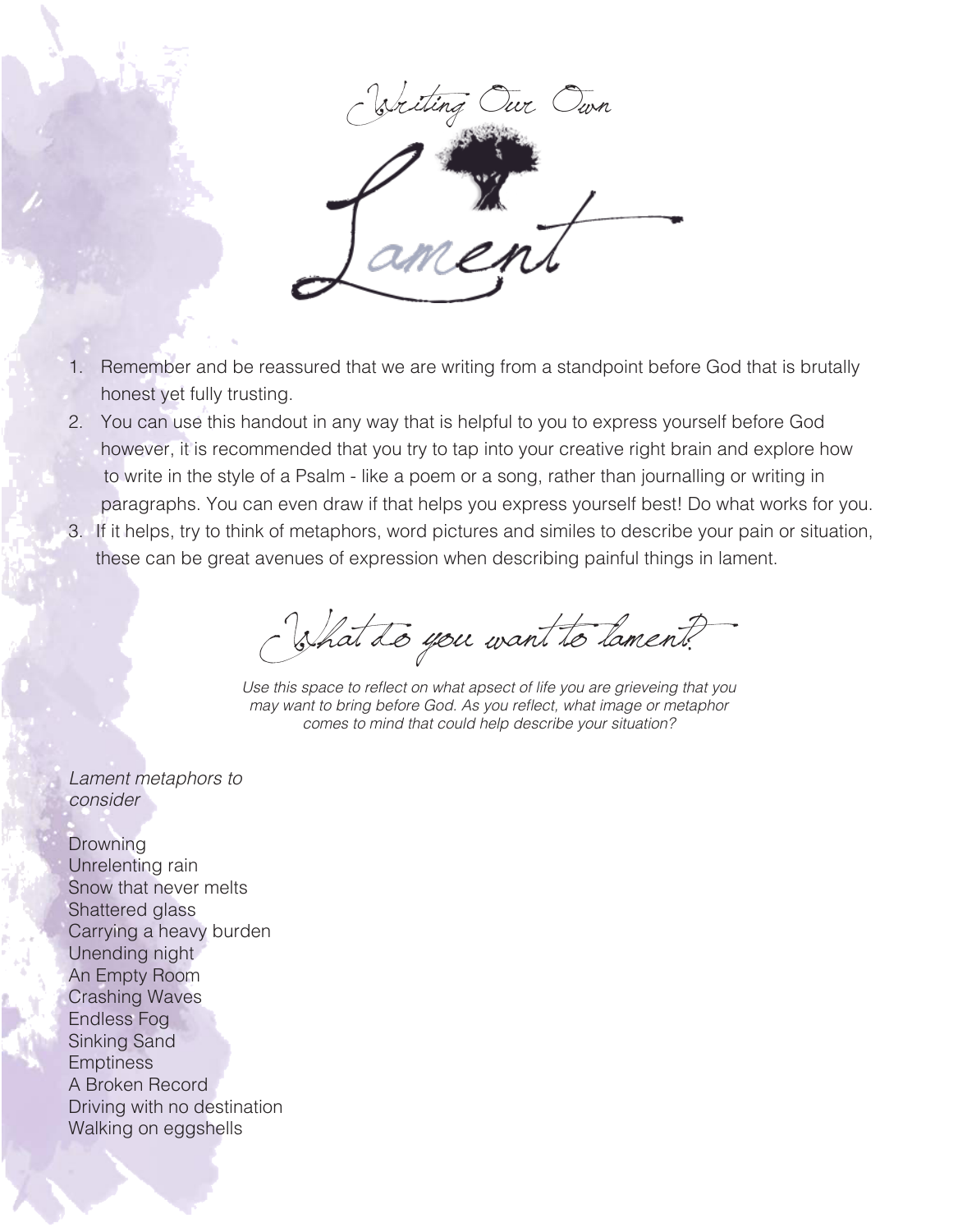## Psalm 28

To you, O Lord, I call; My rock, be not deaf to me.

Psalm 13

How Long O' Lord?

Psalm 94

O Lord, God of vengeance, O God of vengeance, shine forth!

# Psalm 22

Why are you so far from saving me, from the words of my groaning?

O my God, I cry by day, but you do not answer, and by night, but I find no rest.

Psalm 6

I am weary with my moaning; every night I flood my bed with tears; I drench my couch with my weeping.

My eye wastes away bcause of grief; it grows weak because of all my foes.

## Psalm 22

Yet it was you who took me from the womb; you kept me safe on my mother's breast.

On you I was cast from my birth, and since my mother bore me you have been my God.

Psalm 13

But I trust in your unfailing love. I will rejoice because you have rescued me.

1. Cry out to God

Cry out to God. How will you address God? How do you believe your relationship with God will initiate change in your life?

2. Complaint

What is your complaint? What anger, pain, heartache or sadness do you have that may need to be discussed with God?

3. Affrmation of Trust

Have you experienced God being on your side in the past? Is there something you can look back on in which you experienced the presence of divine love in your life?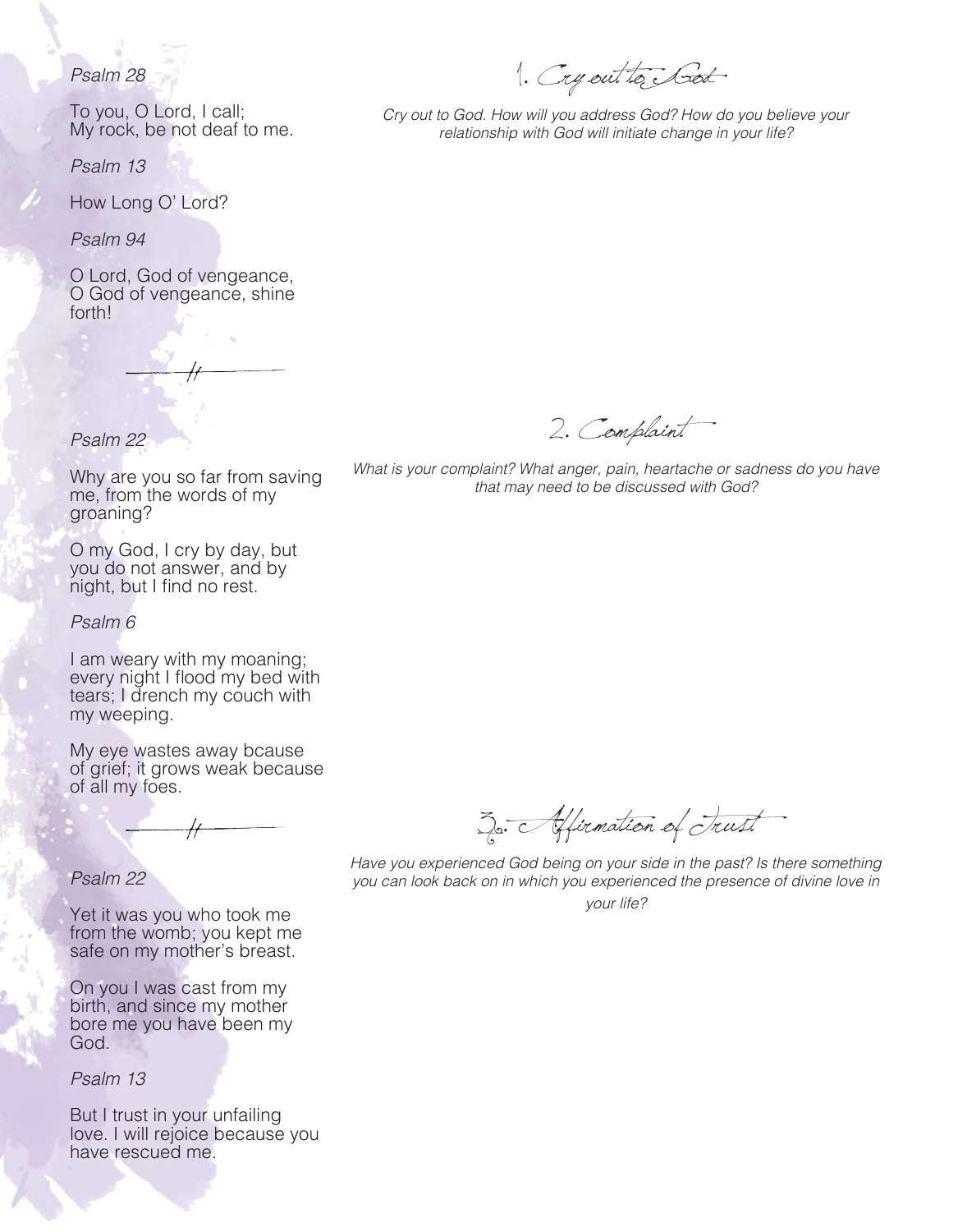Psalm 6

Return, O Lord, and rescue me. Save me because of your unfailing love.

Psalm 13

Turn and answer me, O Lord my God! Restore the sparkle to my eyes, or I will die.

Psalm 102

Bend down to listen, and answer me quickly when I call to you.

4. Petition/ Request

What is your deepest desire from God? What do you want for your life situation right now?

5. Additional Argument Having gotten in touch with your desire, is there anything else you want to say to

God about your need and why God should intervene? What past situations do you want to 'remind' God of?

Psalm 35

Malicious witnesses testify against me. They accuse me of crimes I know nothing about. They repay me evil for good. I am sick with despair. Yet when they were ill, I grieved for them. I denied myself by fasting for them, but my prayers returned unanswered.

Psalm 59

Stagger them with your power, and bring them to their knees, O Lord our shield.

#### Psalm 28

Give them the punishment they so richly deserve! Measure it out in proportion to their wickedness. Pay them back for all their evil deeds! Give them a taste of what they have done to others.

6. Rage Against Your Enemies

Are there things or people in your life that feel like enemies? How can you bring them to God?